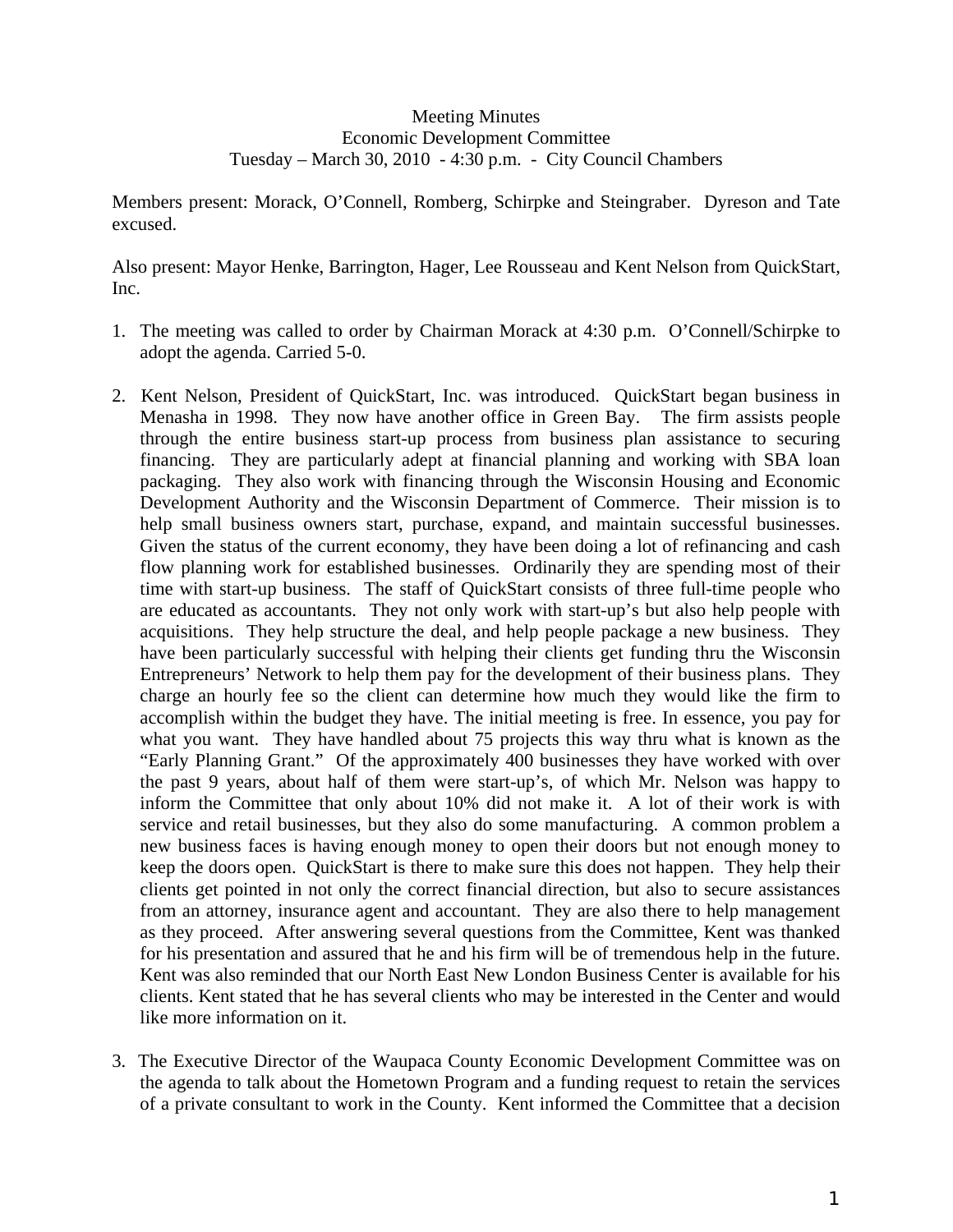was made to spend some additional time with the various participating Communities Hometown Program Managers to determine how they want to proceed. The original proposal is being reconsidered. There is no action necessary at this time.

- 4. Kent had provided the Committee with his updated memo regarding economic development activities undertaken by him in the prior month. Kent had inquired with the East Central Regional Planning Commission about possible Economic Development Administration funding for repair of the river wall. In short, the City would not compete well for funding as our unemployment rate is not above the national average and our incomes are not low enough. Kent reviewed the draft real estate flyer for the North East New London Business Center as prepared by Century 21. No changes were suggested. Kent also reviewed the 2010 Economic Development budget and the history of expenditures from this account for the prior year.
- 5. Chairman Morack reviewed his contact with the New London High School, Charter School of Marketing student, Brooke Fitzgerald. Brooke has been very busy. She is doing a "gap analysis" for the City. This will result in a listing of businesses that we currently don't have but similar communities do have. A brief survey is proposed to determine what the public would want to see in the form of new businesses in our community. A business plan for these businesses can be produced with the thought being that an entrepreneur could be recruited to open such a business in our community. Brooke suggested that it may be beneficial to develop a "new business guide" much as we have a "new residents guide" to inform prospective businesses about what to do and who to contact in our community. All looks good with this project and progress is definitely being made.
- 6. The Committee held a general discussion regarding how we get involved in a business decision to expand. What should the City do? It was the consensus of the group that the City can act as a coordinator or a researcher to help identify resources that are available. That it is important to maintain contact with our local manufacturing firms. It may be helpful to partner with the New London Utilities during their large user breakfast where we inform the group that we are there to help and to ask if there are any areas where we can be of assistance to them. The city also wants to know if the people are aware of any businesses in other communities that are considering expanding so we can contact those businesses and invite them to come to New London. Kent is the lead person for the City in this regard and referrals should be initially sent to him. The Committee will check with the Utilities to see if they are interested in having us partner with them.
- 7. The Committee continued to review and discuss the business steps and assistance that is available here in New London. The discussion focused on recruiting entrepreneurs and encouraging people to "step over the line" and create a business. It was noted that the recent initial Fox Valley Technical College E-Seed program held here in New London did not have a single participant show up. More needs to be done to encourage an entrepreneurial spirit. Perhaps we can get involved in the Fox Valley Technical College annual youth entrepreneur summit. The last event had over 500 participants from throughout the area and the state. We need to try and work with people that are working from their homes and encourage them to take the next step. Perhaps there is an opportunity to do this by taking some innovative action such as offering to subsidize their rent to get them up and going. Perhaps there is an opportunity to create a group of "angel investors" where people form a group to invest in an